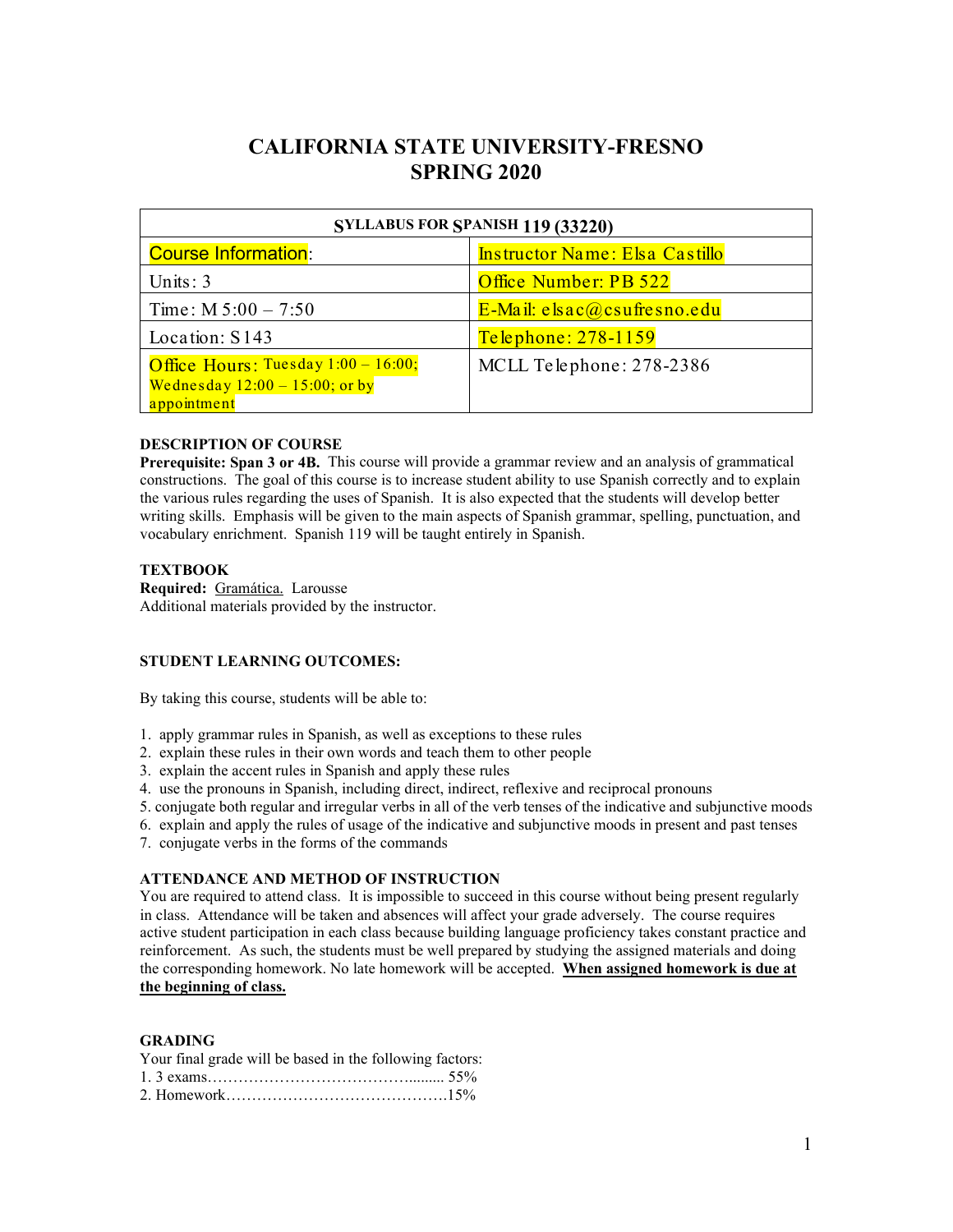| 3. Class participation and attendance10% |  |
|------------------------------------------|--|
|                                          |  |
|                                          |  |

### **CANVAS**

Students are responsible for checking Canvas frequently, and printing materials which will not be distributed in class. Remember to check your grade every time that you access Canvas.

### **Students with Disabilities:**

Upon identifying themselves to the instructor and the university, students with disabilities will receive reasonable accommodation for learning and evaluation. For more information, contact Services to Students with Disabilities in the Henry Madden Library, Room 1202 (278-2811).

### **Honor Code:**

"Members of the CSU Fresno academic community adhere to principles of academic integrity and mutual respect while engaged in university work and related activities." You should:

a) understand or seek clarification about expectations for academic integrity in this course (including no cheating, plagiarism and inappropriate collaboration)

b) neither give nor receive unauthorized aid on examinations or other course work that is used by the instructor as the basis of grading.

c) take responsibility to monitor academic dishonesty in any form and to report it to the instructor or other appropriate official for action.

### **Cheating and Plagiarism:**

"Cheating is the actual or attempted practice of fraudulent or deceptive acts for the purpose of improving one's grade or obtaining course credit; such acts also include assisting another student to do so. Typically, such acts occur in relation to examinations. However, it is the intent of this definition that the term 'cheating' not be limited to examination situations only, but that it include any and all actions by a student that are intended to gain an unearned academic advantage by fraudulent or deceptive means. Plagiarism is a specific form of cheating which consists of the misuse of the published and/or unpublished works of others by misrepresenting the material (i.e., their intellectual property) so used as one's own work." Penalties for cheating and plagiarism range from a 0 or F on a particular assignment, through an F for the course, to expulsion from the university. For more information on the University's policy regarding cheating and plagiarism, refer to the Class Schedule (Legal Notices on Cheating and Plagiarism) or the University Catalog (Policies and Regulations).

#### **Computers:**

"At California State University, Fresno, computers and communications links to remote resources are recognized as being integral to the education and research experience. Every student is required to have his/her own computer or have other personal access to a workstation (including a modem and a printer) with all the recommended software. The minimum and recommended standards for the workstations and software, which may vary by academic major, are updated periodically and are available from Information Technology Services or the [University Bookstore](http://www.kennelbookstore.com/SiteText.aspx?id=20666) (http://www.kennelbookstore.com). In the curriculum and class assignments, students are presumed to have 24-hour access to a computer workstation and the necessary communication links to the University's information resources."

#### **Disruptive Classroom Behavior:**

"The classroom is a special environment in which students and faculty come together to promote learning and growth. It is essential to this learning environment that respect for the rights of others seeking to learn, respect for the professionalism of the instructor, and the general goals of academic freedom are maintained.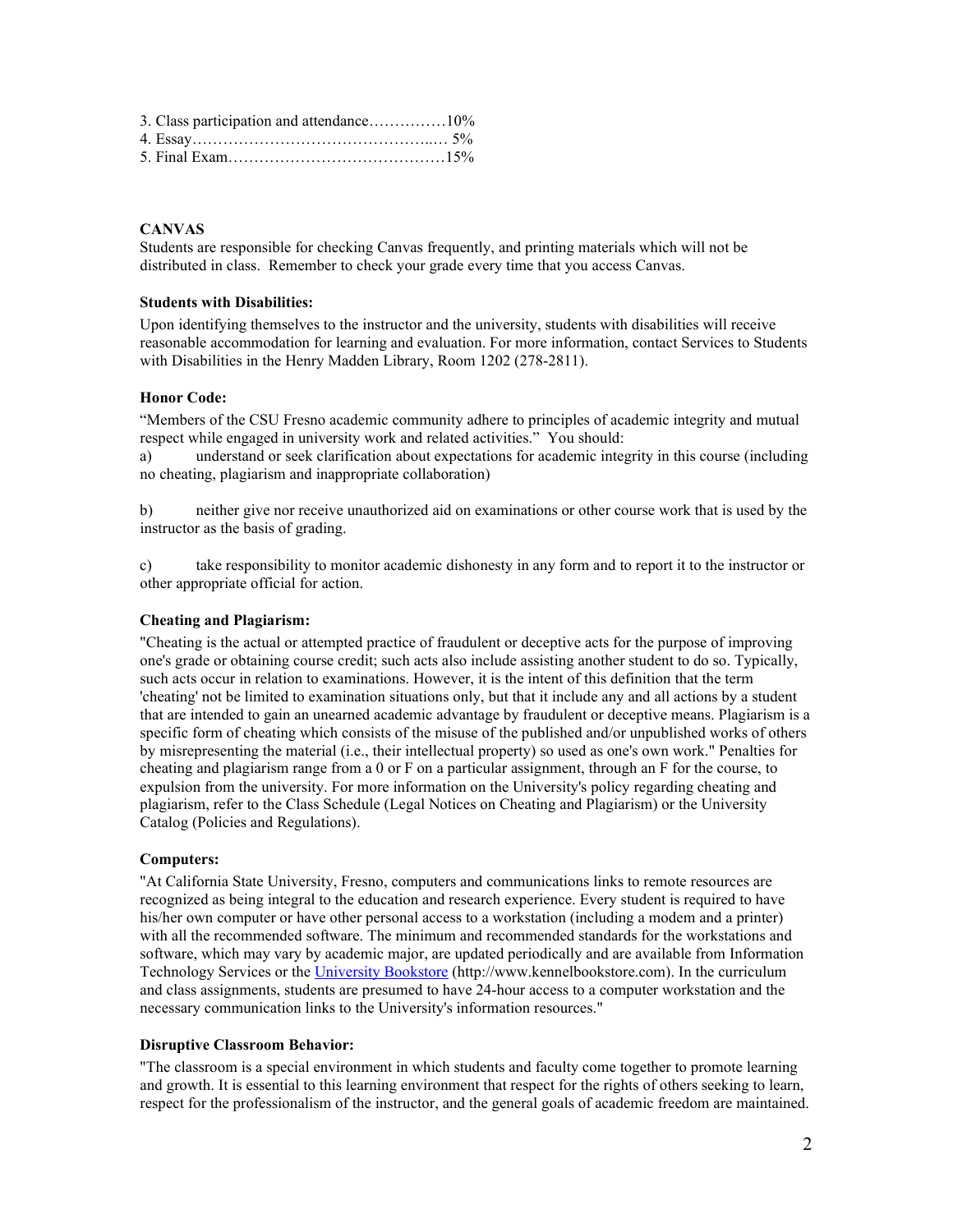Differences of viewpoint or concerns should be expressed in terms which are supportive of the learning process, creating an environment in which students and faculty may learn to reason with clarity and compassion, to share of themselves without losing their identities, and to develop and understanding of the community in which they live. Student conduct which disrupts the learning process shall not be tolerated and may lead to disciplinary action and/or removal from class."

### **COURSE POLICIES**

**Electronic Devices:** Students may not use any type of electronic device during class, unless indicated by the professor. Please turn off your cell phones.

**Laptops:** Students may not use a personal laptop during class, unless indicated by the professor. **Materials from other courses:** Students may not read or do work from materials which are not part of this course.

**En este curso, español debe ser considerado como idioma extranjero y, por lo tanto, requiere el mismo esfuerzo que otra lengua extranjera.**

**Instructor reserves the right to modify outline as necessary. If needed, changes will be discussed in class.**

**If you have a serious and compelling reason for not submitting an assignment or taking a test on the assigned date, the instructor should be notified in a timely manner.**

**It is recommended that you record names, phone numbers, and e-mail of at least two other class members**

\_\_\_\_\_\_\_\_\_\_\_\_\_\_\_\_\_\_\_\_\_\_\_\_\_\_\_\_\_\_\_\_\_\_\_\_\_\_\_\_ \_\_\_\_\_\_\_\_\_\_\_\_\_\_\_\_\_\_\_\_\_\_\_\_

 $\mathcal{L}_\text{max}$  , and the set of the set of the set of the set of the set of the set of the set of the set of the set of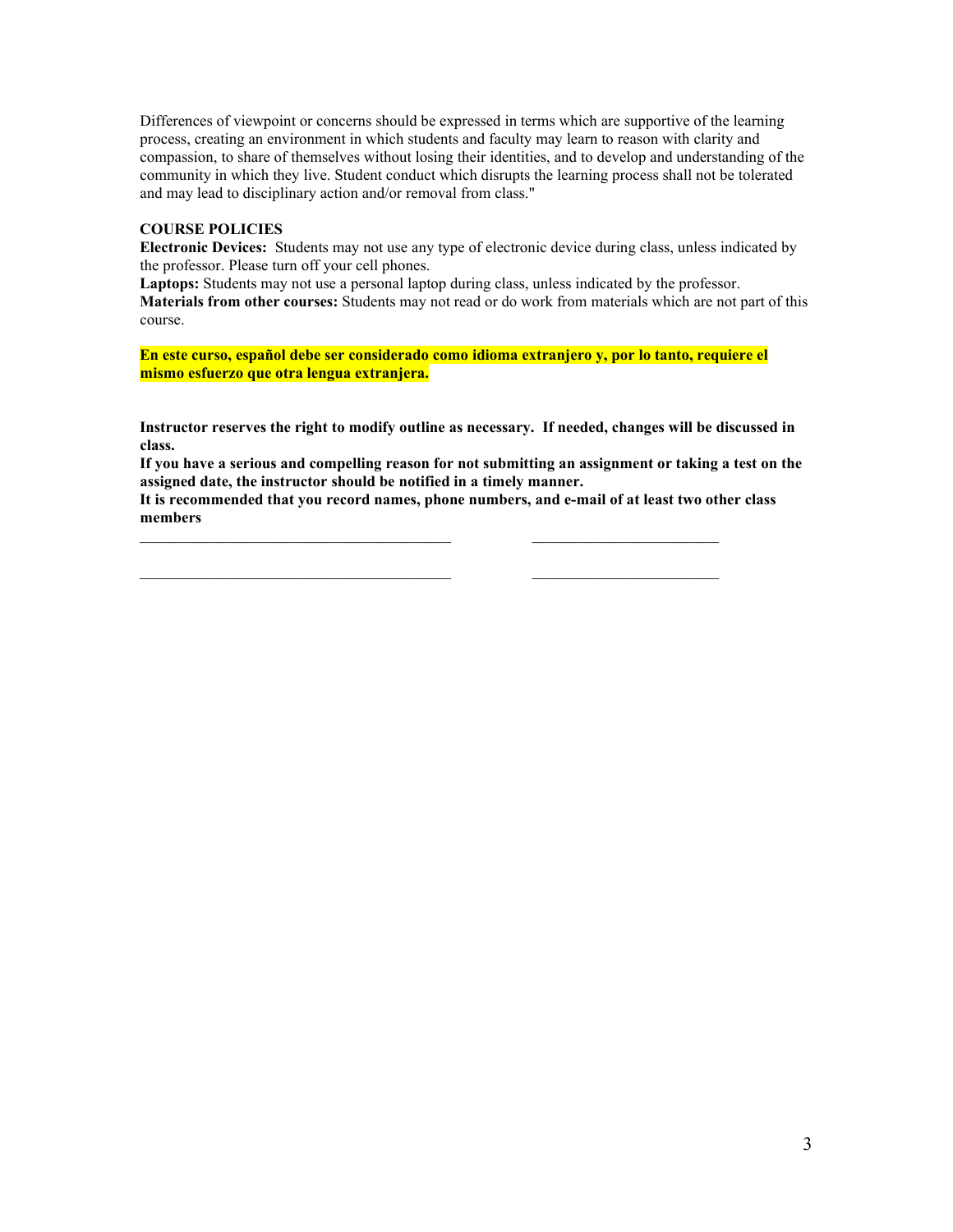## **Español 119 – SPRING 2020**

## **PLAN DEL CURSO**

## **ENERO**

### **20 FERIADO**

27 Introducción; partes de la gramática; sistema verbal; el verbo Ortografía: Acentuación; letras H,B,V ¿Qué es fonética? ¿Qué es fonología? ¿Qué es morfología? Clases de palabras

## **FEBRERO**

3 El sustantivo; el pronombre; sistema verbal Ortografía: Acentuación; letras H,B,V; introducción a la puntuación; el punto

10 El artículo; el sistema verbal Ortografía: el punto, la coma; repaso

## **17 FERIADO**

### **24** Repaso, **Prueba 1**

### **MARZO**

2 El adjetivo; el adverbio; la preposición; sistema verbal Ortografía: la puntuación; letras C, S, Z, X, SC, Q, K

9 La conjunción; sistema verbal

Ortografía y vocabulario: R, RR, las mayúsculas; arcaísmos e influencia del inglés

16 Sistema verbal; repaso general de ortografía.

## **23** Repaso, **Prueba 2**

30 ¿Qué es sintaxis? Elementos básicos, elementos de la oración; sistema verbal Ortografía: los numerales; letras Y, Ll, G, J

### **ABRIL**

### **6-10 SPRING BREAK**

13 Elementos de la oración; complementos Repaso general; sistema verbal

20 La oración compuesta; repaso general de ortografía

### **27 Entregar Prueba 3.** sistema verbal

Ortografía: temas complementarios, repaso general; atar cabos

### **MAYO**

4 Repaso general. Preparación examen final